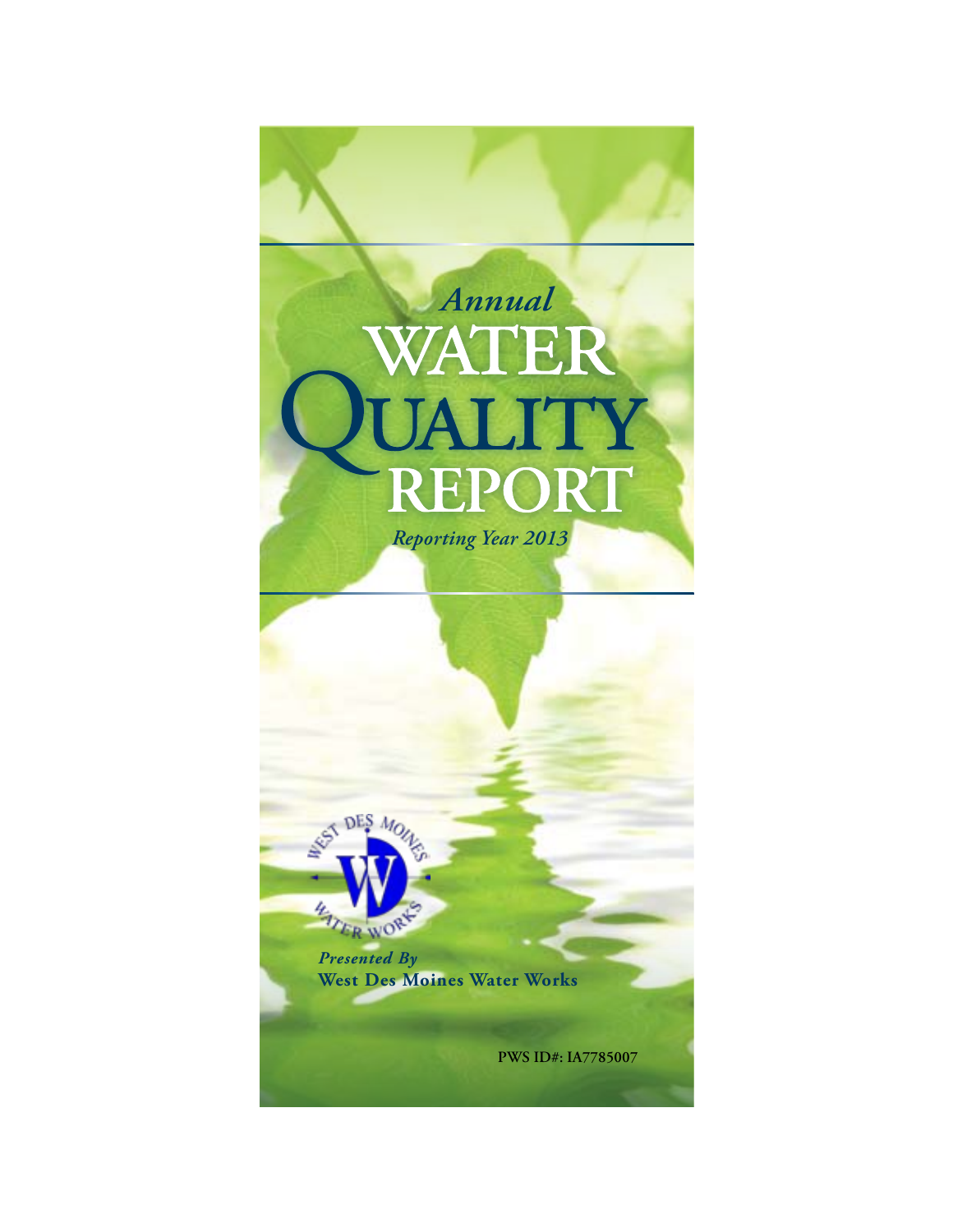# There When You Need Us

We are once again proud to present our annual water quality report covering all testing performed between January 1 and December 31, 2013. Over the years, we have dedicated ourselves to producing drinking water that meets all state and federal standards. We continually strive to adopt new methods for delivering the best-quality drinking water to you. As new challenges to drinking water safety emerge, we remain vigilant in meeting the goals of source water protection, water conservation, and community education while continuing to serve the needs of all our water users.

Please remember that we are always available to assist you should you ever have any questions or concerns about your water.



**West Des Moines water customers in the NW and SE portion of the city receive their water from the Des Moines Water Works.**

# Where Does My Water Come From?

West Des Moines Water Works obtains a portion of its water from 19 shallow wells (all between 40 and 50 feet deep) that draw water from the Raccoon River Alluvial Aquifer. Water is also obtained from three wells drilled into the much deeper Jordan Aquifer (2,500 feet deep). In addition, some West Des Moines water is purchased from the Des Moines Water Works (DMWW). This is treated and purified water from the Raccoon and Des Moines Rivers that is blended with treated water from the West Des Moines Water Works. Approximately 4,500 West Des Moines Water Works customers (see map) receive their water solely from the DMWW.

# Substances That Could Be in Water

To ensure that tap water is safe to drink, the U.S. EPA prescribes regulations limiting the amount of certain contaminants in water provided by public water systems. U.S. Food and Drug Administration regulations establish limits for contaminants in bottled water, which must provide the same protection for public health. Drinking water, including bottled water, may reasonably be expected to contain at least small amounts of some contaminants. The presence of these contaminants does not necessarily indicate that the water poses a health risk.

The sources of drinking water (both tap water and bottled water) include rivers, lakes, streams, ponds, reservoirs, springs, and wells. As water travels over the surface of the land or through the ground, it dissolves naturally occurring minerals, in some cases, radioactive material, and substances resulting from the presence of animals or from human activity. Substances that may be present in source water include: **Microbial Contaminants**, such as viruses and bacteria, which may come from sewage treatment plants, septic systems, agricultural livestock operations, or wildlife; **Inorganic Contaminants**, such as salts and metals, which can be naturally occurring or may result from urban stormwater runoff, industrial or domestic wastewater discharges, oil and gas production, mining, or farming; **Pesticides and Herbicides**, which may come from a variety of sources such as agriculture, urban stormwater runoff, and residential uses; **Organic Chemical Contaminants**, including synthetic and volatile organic chemicals, which are by-products of industrial processes and petroleum production and may also come from gas stations, urban stormwater runoff, and septic systems; **Radioactive Contaminants**, which can be naturally occurring or may be the result of oil and gas production and mining activities.

For more information about contaminants and potential health effects, call the U.S. EPA's Safe Drinking Water Hotline at (800) 426-4791.

# **QUESTIONS?**

For more information about this report, or for any questions relating to your drinking water, please call Mitch Pinkerton, Water Production Manager, at (515) 222-3465.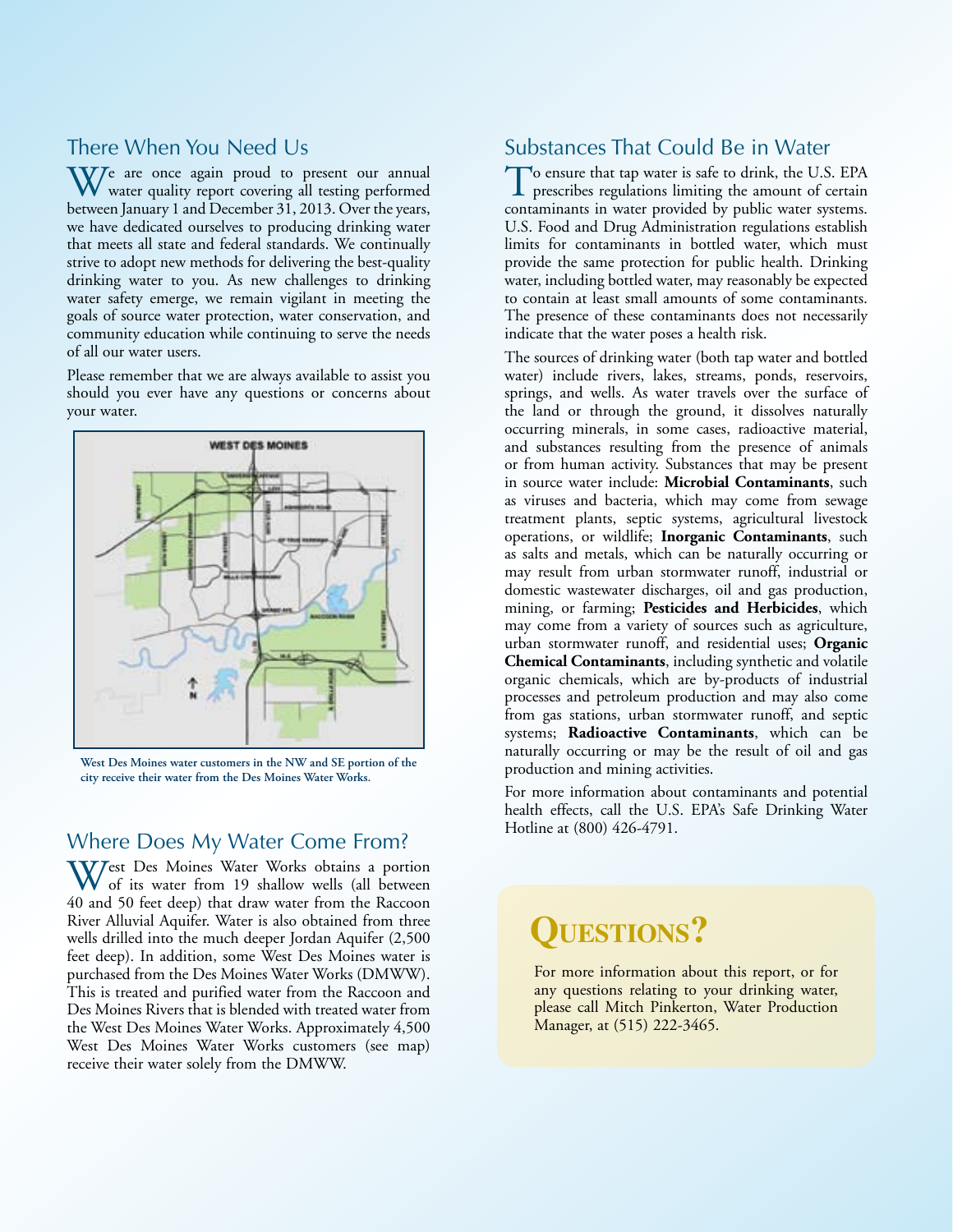# Lead in Home Plumbing

If present, elevated levels of lead can cause serious health problems, especially for pregnant women and young children.<br>Lead in drinking water is primarily from materials and components associated with service lines and h f present, elevated levels of lead can cause serious health problems, especially for pregnant women and young children. We are responsible for providing high-quality drinking water, but cannot control the variety of materials used in plumbing components. When your water has been sitting for several hours, you can minimize the potential for lead exposure by flushing your tap for 30 seconds to 2 minutes before using water for drinking or cooking. If you are concerned about lead in your water, you may wish to have your water tested. Information on lead in drinking water, testing methods, and steps you can take to minimize exposure is available from the Safe Drinking Water Hotline or at www.epa.gov/safewater/lead.

# Important Health Information

Some people may be more vulnerable to contaminants in drinking water than the general population. Immunocompromised<br>Dersons such as persons with cancer undergoing chemotherapy, persons who have undergone organ transplants, HIV/AIDS or other immune system disorders, some elderly, and infants may be particularly at risk from infections. These people should seek advice about drinking water from their health care providers. The U.S. EPA/CDC (Centers for Disease Control and Prevention) guidelines on appropriate means to lessen the risk of infection by *Cryptosporidium* and other microbial contaminants are available from the Safe Drinking Water Hotline at (800) 426-4791 or http://water.epa.gov/drink/hotline.

# Benefits of Chlorination

Disinfection, a chemical process used to control disease-causing microorganisms by killing or inactivating them, is unquestionably the most important step in drinking water treatment. By far, the most common method of disinfection in North America is chlorination.

Before communities began routinely treating drinking water with chlorine (starting with Chicago and Jersey City in 1908), cholera, typhoid fever, dysentery, and hepatitis A killed thousands of U.S. residents annually. Drinking water chlorination and filtration have helped to virtually eliminate these diseases in the U.S. Significant strides in public health are directly linked to the adoption of drinking water chlorination. In fact, the filtration of drinking water plus the use of chlorine is probably the most significant public health advancement in human history.

### How chlorination works:

**Potent Germicide Reduction** in the level of many diseasecausing microorganisms in drinking water to almost immeasurable levels.

**Taste and Odor Reduction** of many disagreeable tastes and odors like foul-smelling algae secretions, sulfides, and odors from decaying vegetation.

**Biological Growth Elimination** of slime bacteria, molds, and algae that commonly grow in water supply reservoirs, on the walls of water mains, and in storage tanks.

**Chemical Removal** of hydrogen sulfide (which has a rotten egg odor), ammonia, and other nitrogenous compounds that have unpleasant tastes and hinder disinfection. It also helps to remove iron and manganese from raw water.

# Water Main Flushing

Distribution mains (pipes) convey water to homes, businesses, and hydrants in your neighborhood. The water entering distribution mains is of very high quality; however, water quality can deteriorate in areas of the distribution mains over time. Water main flushing is the process of cleaning the interior of water distribution mains by sending a rapid flow of water through the mains.

Flushing maintains water quality in several ways. For example, flushing removes sediments like iron and manganese. Although iron and manganese do not pose health concerns, they can affect the taste, clarity, and color of the water. Additionally, sediments can shield microorganisms from the disinfecting power of chlorine, contributing to the growth of microorganisms within distribution mains. Flushing helps remove stale water and ensures the presence of fresh water with sufficient dissolved oxygen, disinfectant levels, and an acceptable taste and smell.

During flushing operations in your neighborhood, some short-term deterioration of water quality, though uncommon, is possible. You should avoid tap water for household uses at that time. If you do use the tap, allow your cold water to run for a few minutes at full velocity before use and avoid using hot water, to prevent sediment accumulation in your hot water tank.

Please contact us if you have any questions or if you would like more information on our water main flushing schedule.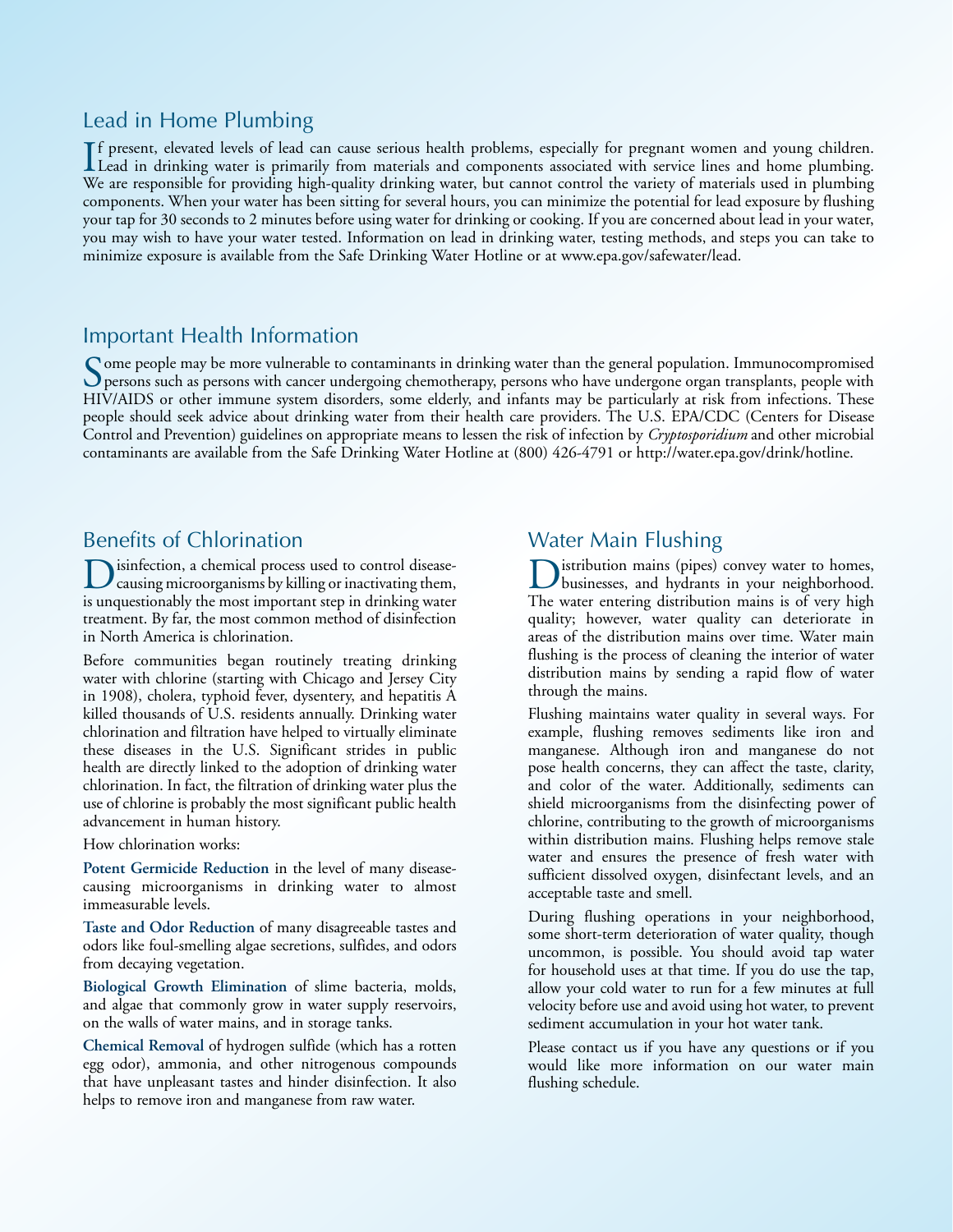### Source Water Assessment

West Des Moines Water Works obtains a portion of the sandstone and dolomite of the sandstone and dolomite of the Cambrian-Ordovician aquifer. The Cambrian-Ordovician aquifer was determined to have low susceptibility to contamination because of the characteristics of the aquifer and because overlying materials provide natural protection from contaminants at the land surface. The Cambrian-Ordovician wells will have low susceptibility to surface contaminants such as leaking underground storage tanks, contaminant spills, and excess fertilizer application.

Des Moines Water Works' Source Water Assessment identifies contaminants having an impact on the Raccoon and Des Moines River watersheds. Call (515) 222-3465 to request a copy of either SWA. The laboratory test results for both utilities are listed in this report.

### Community Participation

You are invited to participate in our public forum and<br>voice your concerns about your drinking water. The West Des Moines Water Works Board of Trustees meets at 4 pm on the third Monday of each month. Meetings are held at the A.C. Ward Municipal Water Treatment Plant, 1505 Railroad Avenue, West Des Moines.

# Naturally Occurring Bacteria

The simple fact is, bacteria and other microorganisms  $\blacksquare$  inhabit our world. They can be found all around us: in our food; on our skin; in our bodies; and, in the air, soil, and water. Some are harmful to us and some are not. Coliform bacteria are common in the environment and are generally not harmful themselves. The presence of this bacterial form in drinking water is a concern because it indicates that the water may be contaminated with other organisms that can cause disease. Throughout the year, we tested many water samples for coliform bacteria. In that time, none of the samples came back positive for the bacteria.

Federal regulations require that public water that tests positive for coliform bacteria must be further analyzed for fecal coliform bacteria. Fecal coliform are present only in human and animal waste. Because these bacteria can cause illness, it is unacceptable for fecal coliform to be present in water at any concentration. Our tests indicate no fecal coliform is present in our water.

### What's a Cross-connection?

**Tross-connections that contaminate drinking water** distribution lines are a major concern. A crossconnection is formed at any point where a drinking water line connects to equipment (boilers), systems containing chemicals (air conditioning systems, fire sprinkler systems, irrigation systems), or water sources of questionable quality. Cross-connection contamination can occur when the pressure in the equipment or system is greater than the pressure inside the drinking water line (backpressure). Contamination can also occur when the pressure in the drinking water line drops due to fairly routine occurrences (main breaks, heavy water demand), causing contaminants to be sucked out from the equipment and into the drinking water line (backsiphonage).

Outside water taps and garden hoses tend to be the most common sources of cross-connection contamination at home. The garden hose creates a hazard when submerged in a swimming pool or when attached to a chemical sprayer for weed killing. Garden hoses that are left lying on the ground may be contaminated by fertilizers, cesspools, or garden chemicals. Improperly installed valves in your toilet could also be a source of cross-connection contamination.

Community water supplies are continuously jeopardized by cross-connections unless appropriate valves, known as backflow prevention devices, are installed and maintained. We have surveyed all industrial, residential, commercial, and institutional facilities in the service area to make sure that all potential crossconnections are identified and eliminated or protected by a backflow preventer. Annual inspections and testing of each backflow preventer make sure that it is providing maximum protection for continually safe water provided by the city.

For more information, review the Cross-Connection Control Manual from the U.S. EPA's Web site at http://water.epa.gov/infrastructure/drinkingwater/ pws/crossconnectioncontrol/index.cfm. You can also call the Safe Drinking Water Hotline at (800) 426- 4791.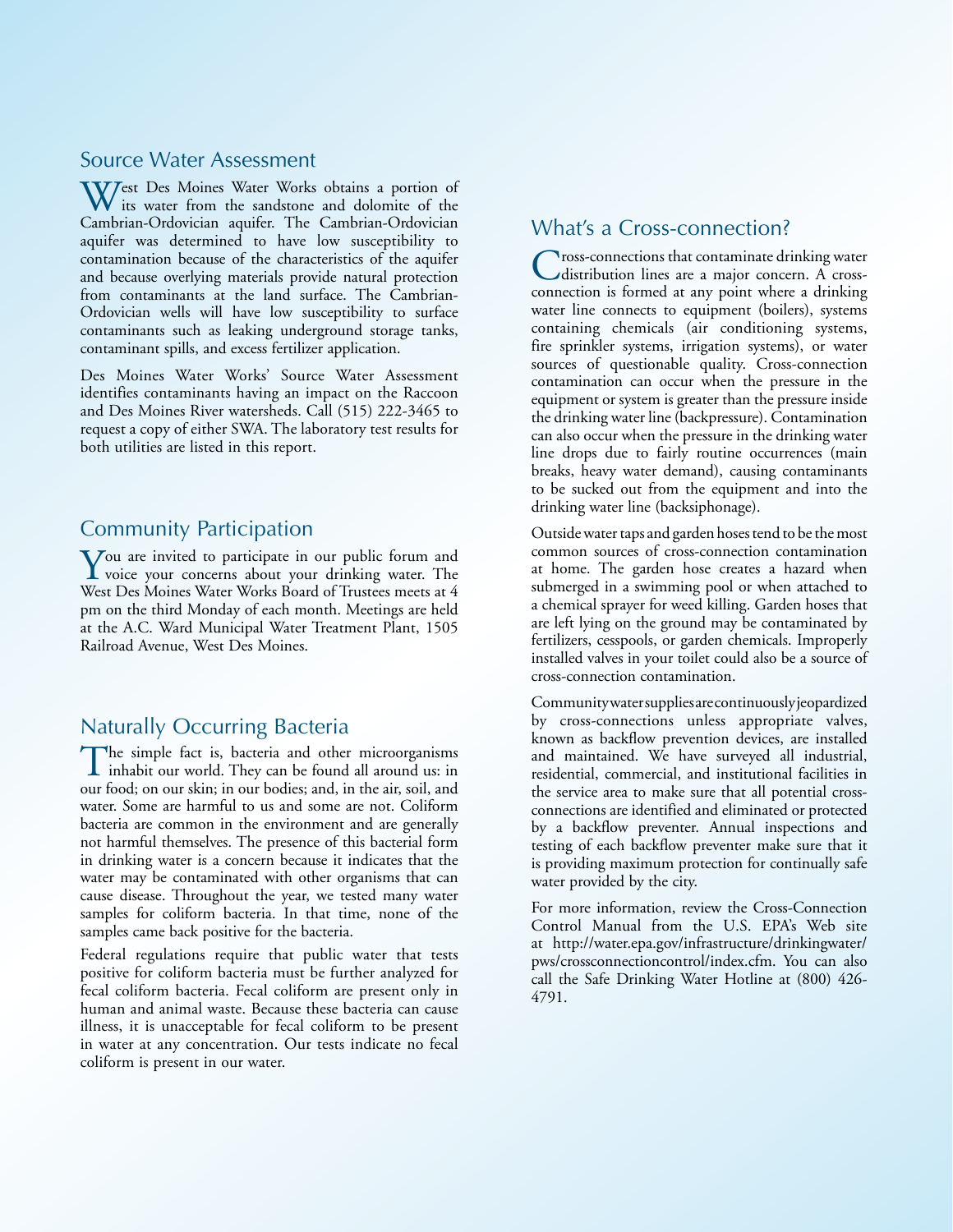The most common signs that your faucet or sink<br>is affecting the quality of your drinking water are discolored water, sink or faucet stains, a buildup of particles, unusual odors or tastes, and a reduced flow of water. The solutions to these problems may be in your hands.

**Tip OPTap** 

#### **Kitchen sink and drain**

Hand washing, soap scum buildup, and the handling of raw meats and vegetables can contaminate your sink. Clogged drains can lead to unclean sinks and backed up water in which bacteria (i.e., pink and black colored slime growth) can grow and contaminate the sink area and faucet, causing a rotten egg odor. Disinfect and clean the sink and drain area regularly. Also, flush regularly with hot water.

#### **Faucets, screens, and aerators**

Chemicals and bacteria can splash and accumulate on the faucet screen and aerator, which are located on the tip of faucets and can collect particles like sediment and minerals resulting in a decreased flow from the faucet. Clean and disinfect the aerators or screens on a regular basis.

Check with your plumber if you find particles in the faucet's screen as they could be pieces of plastic from the hot water heater's dip tube. Faucet gaskets can break down and cause black, oily slime. If you find this slime, replace the faucet's gasket with a higherquality product. White scaling or hard deposits on faucets and shower heads may be caused by hard water or water with high levels of calcium carbonate. Clean these fixtures with vinegar or use water softening to reduce the calcium carbonate levels for the hot water system.

#### **Water filtration/treatment devices**

A smell of rotten eggs can be a sign of bacteria on the filters or in the treatment system. The system can also become clogged over time so regular filter replacement is important. (Remember to replace your refrigerator filters!)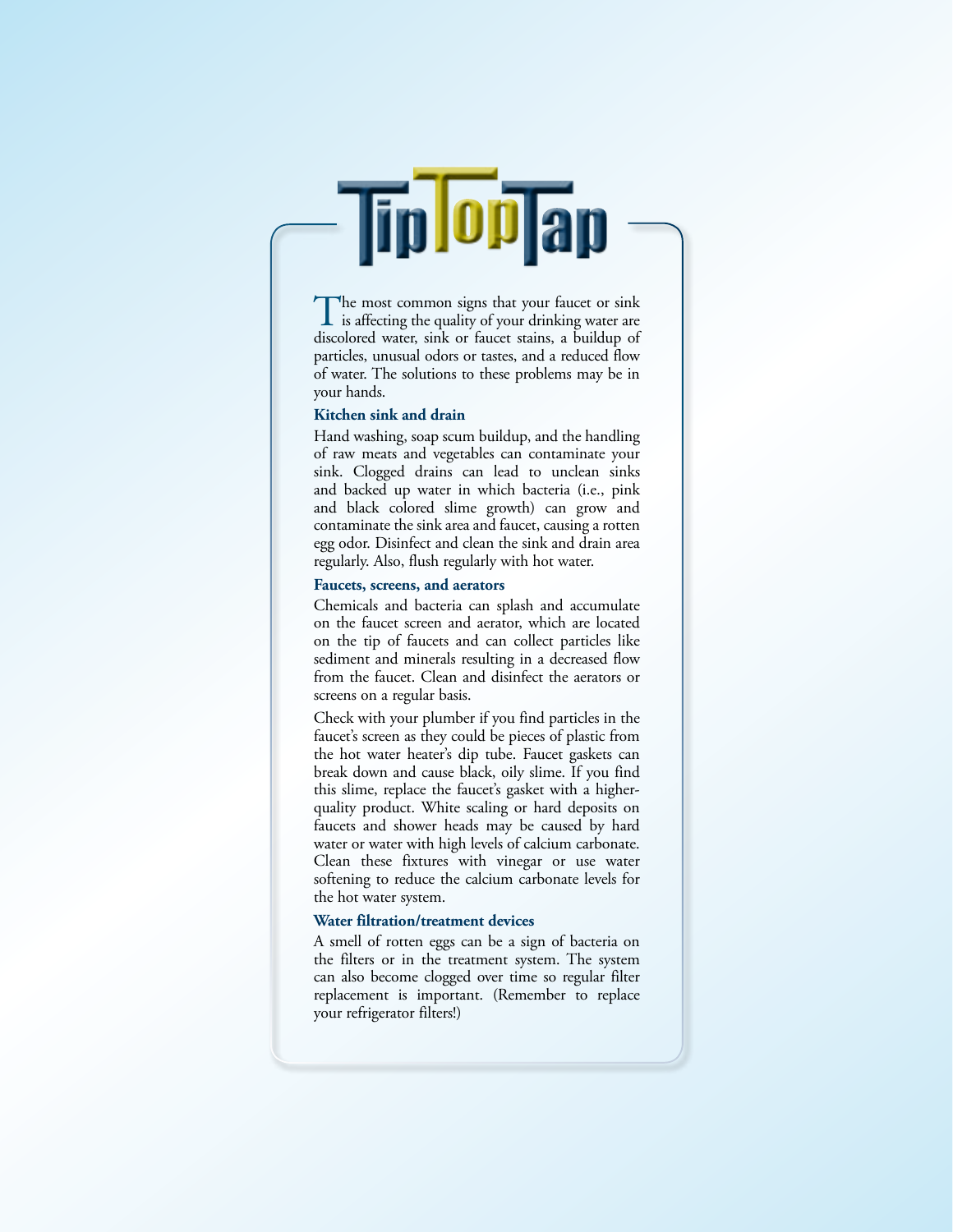# Sampling Results

During the past year, we have taken hundreds of water samples in order to determine the presence of any radioactive, biological, inorganic, volatile organic, or synthetic organic organic organic organic organic organic org because the concentrations of those substances do not change frequently. In these instances, the most recent sample data are included, along with the year in which the sample was taken.

Des Moines Water Works operates two wells known as Aquifer Storage and Recovery (ASR) Wells. Treated water is injected into the wells during cold-weather months and recovered for use during warm weather months. Year 2013 testing data unique to this water can be seen in the tables.

| <b>REGULATED SUBSTANCES</b>                            |                                                                                                  |                             |                                                        |                                  |                                                           |                                  |                                 |                                  |                                 |                  |                                                                                                                              |  |
|--------------------------------------------------------|--------------------------------------------------------------------------------------------------|-----------------------------|--------------------------------------------------------|----------------------------------|-----------------------------------------------------------|----------------------------------|---------------------------------|----------------------------------|---------------------------------|------------------|------------------------------------------------------------------------------------------------------------------------------|--|
|                                                        | <b>West Des Moines Water</b><br><b>Works A.C. Ward Municipal</b><br><b>Water Treatment Plant</b> |                             | <b>Des Moines Water Works</b><br><b>McMullen Plant</b> |                                  | <b>Des Moines Water Works</b><br><b>Fleur Drive Plant</b> |                                  |                                 |                                  |                                 |                  |                                                                                                                              |  |
| <b>SUBSTANCE</b><br>(UNIT OF MEASURE)                  | <b>YEAR</b><br><b>SAMPLED</b>                                                                    | <b>MCL</b><br><b>IMRDL1</b> | <b>MCLG</b><br><b>IMRDLG1</b>                          | <b>AMOUNT</b><br><b>DETECTED</b> | <b>RANGE</b><br>LOW-HIGH                                  | <b>AMOUNT</b><br><b>DETECTED</b> | <b>RANGE</b><br><b>LOW-HIGH</b> | <b>AMOUNT</b><br><b>DETECTED</b> | <b>RANGE</b><br><b>LOW-HIGH</b> | <b>VIOLATION</b> | <b>TYPICAL SOURCE</b>                                                                                                        |  |
| <b>Alpha Emitters</b> (pCi/L)                          | 2012                                                                                             | 15                          | $\mathbf{0}$                                           | 3.5                              | <b>NA</b>                                                 | 1.6 <sup>1</sup>                 | NA <sup>1</sup>                 | <b>NA</b>                        | <b>NA</b>                       | N <sub>o</sub>   | Erosion of natural deposits                                                                                                  |  |
| <b>Arsenic</b> (ppb)                                   | 2009                                                                                             | 10                          | $\mathbf{0}$                                           | <b>NA</b>                        | NA                                                        | <b>NA</b>                        | <b>NA</b>                       | <b>NA</b>                        | NA                              | No               | Erosion of natural deposits; Runoff from orchards; Runoff<br>from glass and electronics production wastes                    |  |
| Chlorine (ppm)                                         | 2013                                                                                             | $[4]$                       | $[4]$                                                  | 0.9                              | $0.06 - 2.05$                                             | 0.8                              | $0.06 - 2.03$                   | 0.8                              | $0.06 - 2.03$                   | No               | Water additive used to control microbes                                                                                      |  |
| <b>Combined Radium</b> (pCi/L)                         | 2012                                                                                             | 5                           | $\mathbf{0}$                                           |                                  | <b>NA</b>                                                 | <b>NA</b>                        | <b>NA</b>                       | <b>NA</b>                        | NA                              | N <sub>o</sub>   | Erosion of natural deposits                                                                                                  |  |
| Fluoride (ppm)                                         | 2009                                                                                             | $\overline{4}$              | $\overline{4}$                                         | 1.17                             | <b>NA</b>                                                 | $0.67^2$                         | $NA^2$                          | $0.67^2$                         | $NA^2$                          | No               | Erosion of natural deposits; Water additive which promotes<br>strong teeth; Discharge from fertilizer and aluminum factories |  |
| Haloacetic Acids [HAA]-Stage 2 (ppb)                   | 2013                                                                                             | 60                          | <b>NA</b>                                              | 6                                | <b>NA</b>                                                 | 18                               | <b>NA</b>                       | 18                               | <b>NA</b>                       | No               | By-product of drinking water disinfection                                                                                    |  |
| Nitrate <sup>3</sup> (ppm)                             | 2013                                                                                             | 10                          | 10                                                     | <b>NA</b>                        | <b>NA</b>                                                 | 7.99                             | $0.54 - 7.99$                   | 8.41                             | $0.60 - 8.41$                   | No               | Runoff from fertilizer use; Leaching from septic tanks,<br>sewage; Erosion of natural deposits                               |  |
| <b>TTHMs [Total Trihalomethanes]-</b><br>Stage 2 (ppb) | 2013                                                                                             | 80                          | <b>NA</b>                                              | 46                               | NA                                                        | 66                               | <b>NA</b>                       | 66                               | <b>NA</b>                       | N <sub>o</sub>   | By-product of drinking water disinfection                                                                                    |  |
| Total Organic Carbon <sup>4</sup> (removal ratio)      | 2013                                                                                             | <b>TT</b>                   | <b>NA</b>                                              | <b>NA</b>                        | <b>NA</b>                                                 | 1.85                             | <b>NA</b>                       | $3.00^2$                         | $NA^2$                          | N <sub>o</sub>   | Naturally present in the environment                                                                                         |  |
| Turbidity <sup>5</sup> (NTU)                           | 2013                                                                                             | <b>TT</b>                   | <b>NA</b>                                              | <b>NA</b>                        | <b>NA</b>                                                 | 0.28                             | $0.02 - 0.28$                   | 1.53                             | $0.02 - 1.53$                   | No               | Soil runoff                                                                                                                  |  |
|                                                        |                                                                                                  |                             |                                                        |                                  |                                                           |                                  |                                 |                                  |                                 |                  |                                                                                                                              |  |

**REGULATED SUBSTANCES**

|                                                   |                               |                      |                        |                                  | <b>LP Moon ASR Well</b>  |                                  | McMullen Plant ASR Well  |                  |                                                                                                                              |
|---------------------------------------------------|-------------------------------|----------------------|------------------------|----------------------------------|--------------------------|----------------------------------|--------------------------|------------------|------------------------------------------------------------------------------------------------------------------------------|
| <b>SUBSTANCE</b><br>(UNIT OF MEASURE)             | <b>YEAR</b><br><b>SAMPLED</b> | <b>MCL</b><br>[MRDL] | <b>MCLG</b><br>[MRDLG] | <b>AMOUNT</b><br><b>DETECTED</b> | <b>RANGE</b><br>LOW-HIGH | <b>AMOUNT</b><br><b>DETECTED</b> | <b>RANGE</b><br>LOW-HIGH | <b>VIOLATION</b> | <b>TYPICAL SOURCE</b>                                                                                                        |
| Alpha Emitters (pCi/L)                            | 2012                          | 15                   |                        | <b>NA</b>                        | <b>NA</b>                | NA                               | <b>NA</b>                | No               | Erosion of natural deposits                                                                                                  |
| <b>Arsenic</b> (ppb)                              | 2009                          | 10                   | $\overline{0}$         | 2.00                             | NA                       | NA                               | <b>NA</b>                | N <sub>o</sub>   | Erosion of natural deposits; Runoff from orchards; Runoff from glass and<br>electronics production wastes                    |
| <b>Chlorine</b> (ppm)                             | 2013                          | $[4]$                | $[4]$                  | <b>NA</b>                        | <b>NA</b>                | NA                               | NA                       | No               | Water additive used to control microbes                                                                                      |
| <b>Combined Radium</b> (pCi/L)                    | 2012                          |                      | $\Omega$               | NA                               | NA                       | NA                               | NA                       | No               | Erosion of natural deposits                                                                                                  |
| <b>Fluoride</b> (ppm)                             | 2009                          | $4^{\circ}$          | 4                      | 1.45                             | <b>NA</b>                | 1.17                             | NA                       | No               | Erosion of natural deposits; Water additive which promotes strong teeth;<br>Discharge from fertilizer and aluminum factories |
| Haloacetic Acids [HAA]-Stage 2 (ppb)              | 2013                          | 60                   | <b>NA</b>              | NA                               | <b>NA</b>                | NA                               | NA                       | No               | By-product of drinking water disinfection                                                                                    |
| Nitrate <sup>3</sup> (ppm)                        | 2013                          | 10                   | 10                     | 1.95                             | $1.12 - 1.95$            | 7.62                             | $3.89 - 7.62$            | No               | Runoff from fertilizer use; Leaching from septic tanks, sewage; Erosion of<br>natural deposits                               |
| TTHMs [Total Trihalomethanes]- Stage 2 (ppb)      | 2013                          | 80                   | <b>NA</b>              | NA                               | <b>NA</b>                | NA                               | <b>NA</b>                | No               | By-product of drinking water disinfection                                                                                    |
| Total Organic Carbon <sup>4</sup> (removal ratio) | 2013                          | <b>TT</b>            | <b>NA</b>              | <b>NA</b>                        | <b>NA</b>                | NA                               | <b>NA</b>                | N <sub>o</sub>   | Naturally present in the environment                                                                                         |
| Turbidity <sup>5</sup> (NTU)                      | 2013                          | 11                   | <b>NA</b>              | <b>NA</b>                        | <b>NA</b>                | <b>NA</b>                        | NA                       | N <sub>o</sub>   | Soil runoff                                                                                                                  |